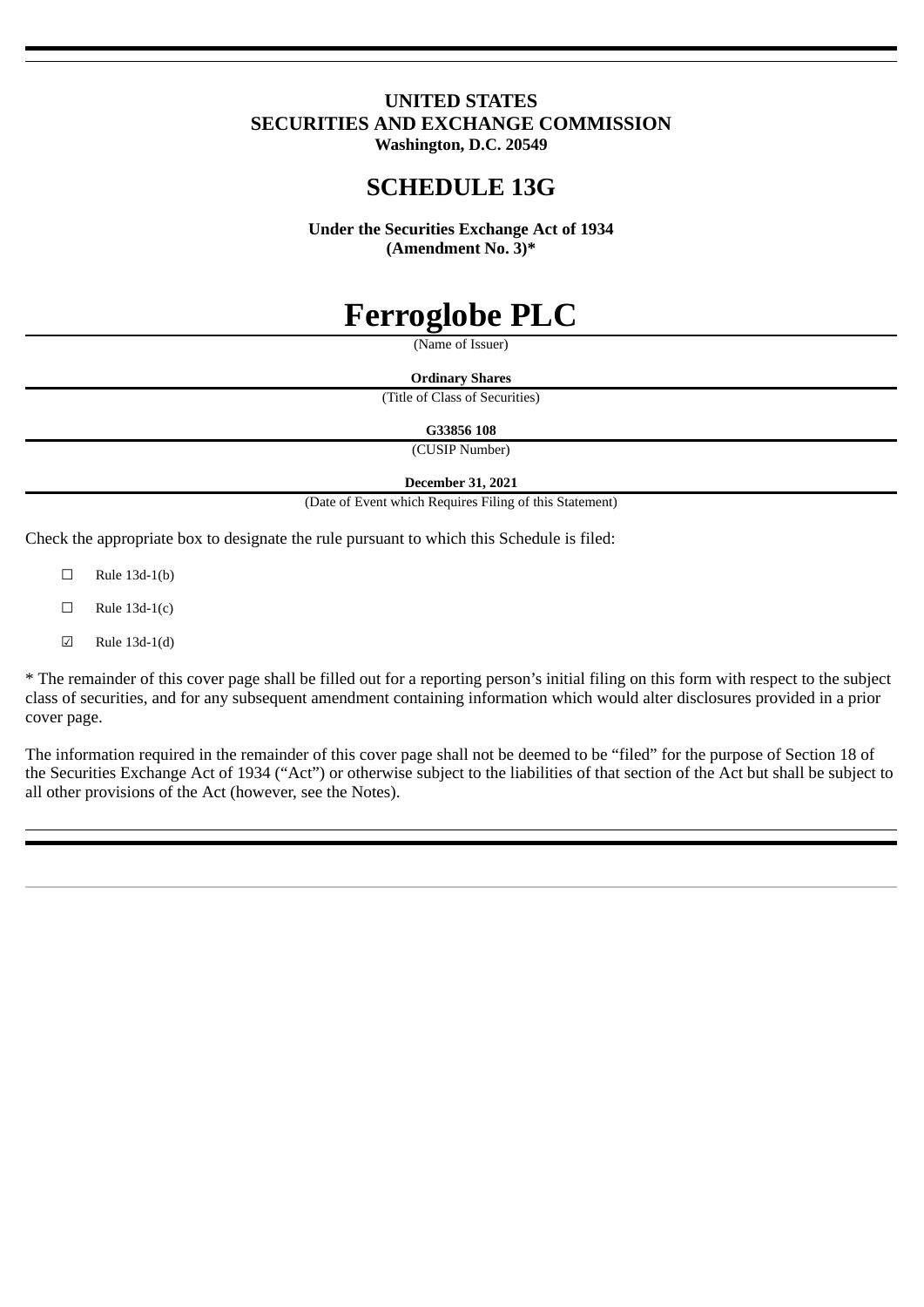CUSIP No. 633856 108 13G

|                                                                        | <b>NAMES OF REPORTING PERSONS</b>                                                   |                                                              |                                 |  |
|------------------------------------------------------------------------|-------------------------------------------------------------------------------------|--------------------------------------------------------------|---------------------------------|--|
| $\mathbf{1}$                                                           | GRUPO VILLAR MIR, S.A.U.                                                            |                                                              |                                 |  |
|                                                                        | CHECK THE APPROPRIATE BOX IF A MEMBER OF A GROUP                                    |                                                              |                                 |  |
| $\overline{2}$                                                         | (a)                                                                                 |                                                              |                                 |  |
|                                                                        | (b)                                                                                 |                                                              |                                 |  |
| 3                                                                      | <b>SEC USE ONLY</b>                                                                 |                                                              |                                 |  |
|                                                                        |                                                                                     | <b>CITIZENSHIP OR PLACE OF ORGANIZATION</b>                  |                                 |  |
| 4                                                                      | Spain                                                                               |                                                              |                                 |  |
|                                                                        |                                                                                     | 5                                                            | <b>SOLE VOTING POWER</b>        |  |
|                                                                        |                                                                                     |                                                              | 91,125,519 Ordinary Shares      |  |
|                                                                        |                                                                                     |                                                              | <b>SHARED VOTING POWER</b>      |  |
| <b>NUMBER OF SHARES</b><br><b>BENEFICIALLY</b><br><b>OWNED BY EACH</b> |                                                                                     | 6                                                            | $-0-$                           |  |
| <b>REPORTING PERSON</b>                                                |                                                                                     | 7                                                            | <b>SOLE DISPOSITIVE POWER</b>   |  |
| <b>WITH</b>                                                            |                                                                                     |                                                              | 91,125,519 Ordinary Shares      |  |
|                                                                        |                                                                                     |                                                              | <b>SHARED DISPOSITIVE POWER</b> |  |
|                                                                        |                                                                                     | 8                                                            | $-0-$                           |  |
| 9                                                                      |                                                                                     | AGGREGATE AMOUNT BENEFICIALLY OWNED BY EACH REPORTING PERSON |                                 |  |
|                                                                        | 91,125,519 Ordinary Shares                                                          |                                                              |                                 |  |
|                                                                        | CHECK IF THE AGGREGATE AMOUNT IN ROW (9) EXCLUDES CERTAIN SHARES (SEE INSTRUCTIONS) |                                                              |                                 |  |
| 10                                                                     | <b>NOT APPLICABLE</b>                                                               |                                                              |                                 |  |
|                                                                        | PERCENT OF CLASS REPRESENTED BY AMOUNT IN ROW (9)                                   |                                                              |                                 |  |
| 11                                                                     | 48.7%(1)                                                                            |                                                              |                                 |  |
|                                                                        | TYPE OF REPORTING PERSON (SEE INSTRUCTIONS)                                         |                                                              |                                 |  |
| 12                                                                     | O <sub>O</sub>                                                                      |                                                              |                                 |  |

<sup>1</sup> The percent ownership is calculated based upon an aggregate of 187,306,363 Ordinary Shares outstanding as of December 31, 2021.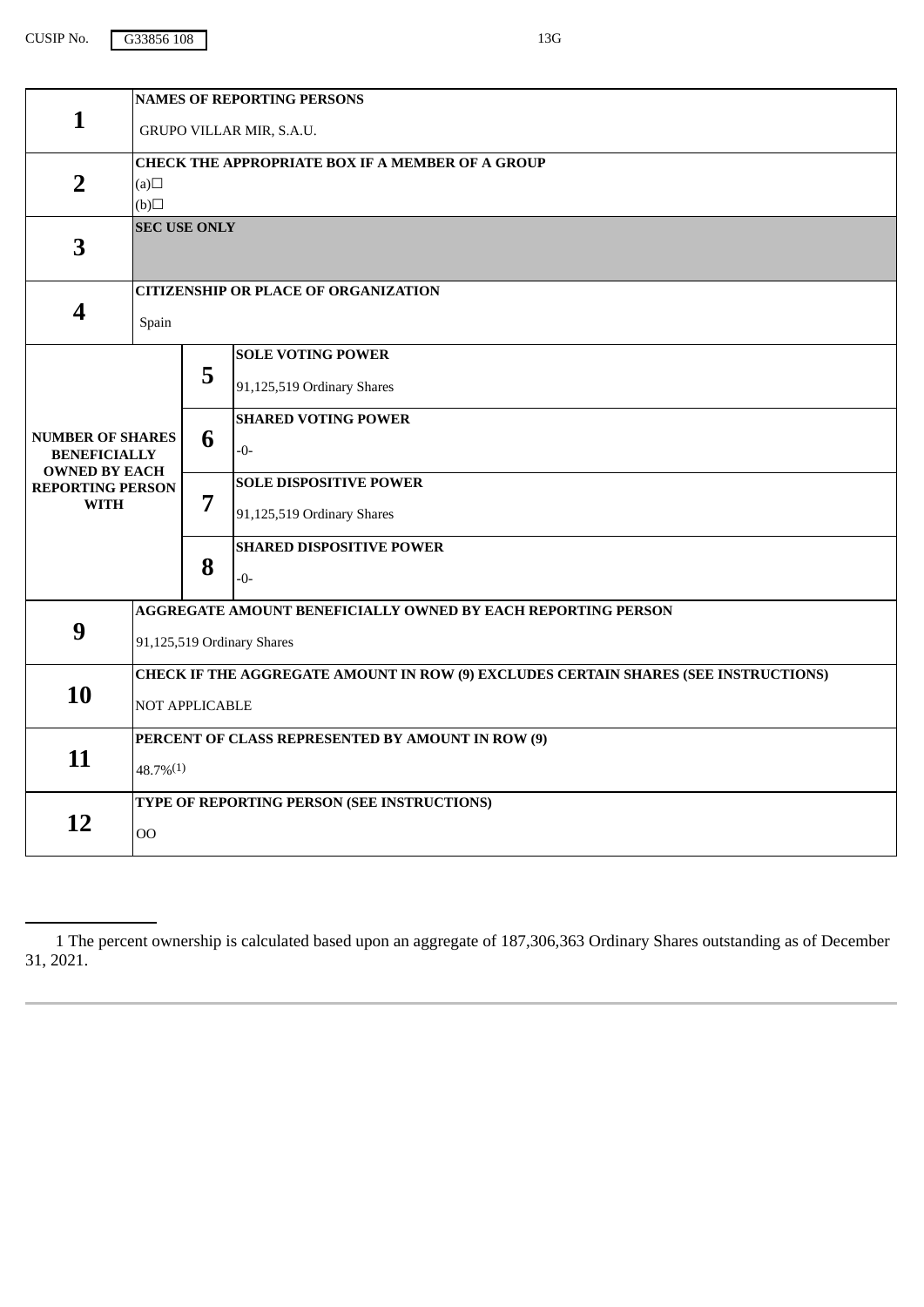#### **Item 1.**

#### **(a)Name of Issuer:**

Ferroglobe PLC

#### **(b)Address of Issuer's Principal Executive Offices:**

13 Chesterfield Street London W1J 5JN United Kingdom

#### **Item 2.**

#### **(a)Name of Person Filing:**

Grupo Villar Mir, S.A.U.

#### **(b)Address of Principal Business Office or, if none, Residence:**

The address of the principal business office of Grupo Villar Mir, S.A.U. is: Torre Espacio Paseo de la Castellana, 259 D, Planta 45 28046 Madrid, Spain

#### **(c) Citizenship:**

Grupo Villar Mir, S.A.U. is a Spanish public limited liability company in the form of a *sociedad anónima*

#### **(d)Title of Class of Securities:**

Ordinary Shares

#### **(e) CUSIP Number:**

G33856 108

#### Item 3. If this statement is filed pursuant to Rules 13d-1(b), or 13d-2(b) or (c), check whether the person filing is a:

NOT APPLICABLE

#### **Item 4. Ownership**

The information in Item 1 and Items 5 through 11 on the cover pages of this Schedule 13G is incorporated herein by reference.

#### **Item 5. Ownership of Five Percent or Less of a Class.**

NOT APPLICABLE

### **Item 6. Ownership of More than Five Percent on Behalf of Another Person.**

NOT APPLICABLE

Item 7. Identification and Classification of the Subsidiary Which Acquired the Security Being Reported on by the Parent Holding Company or **Control Person.**

NOT APPLICABLE

**Item 8. Identification and Classification of Members of the Group.**

NOT APPLICABLE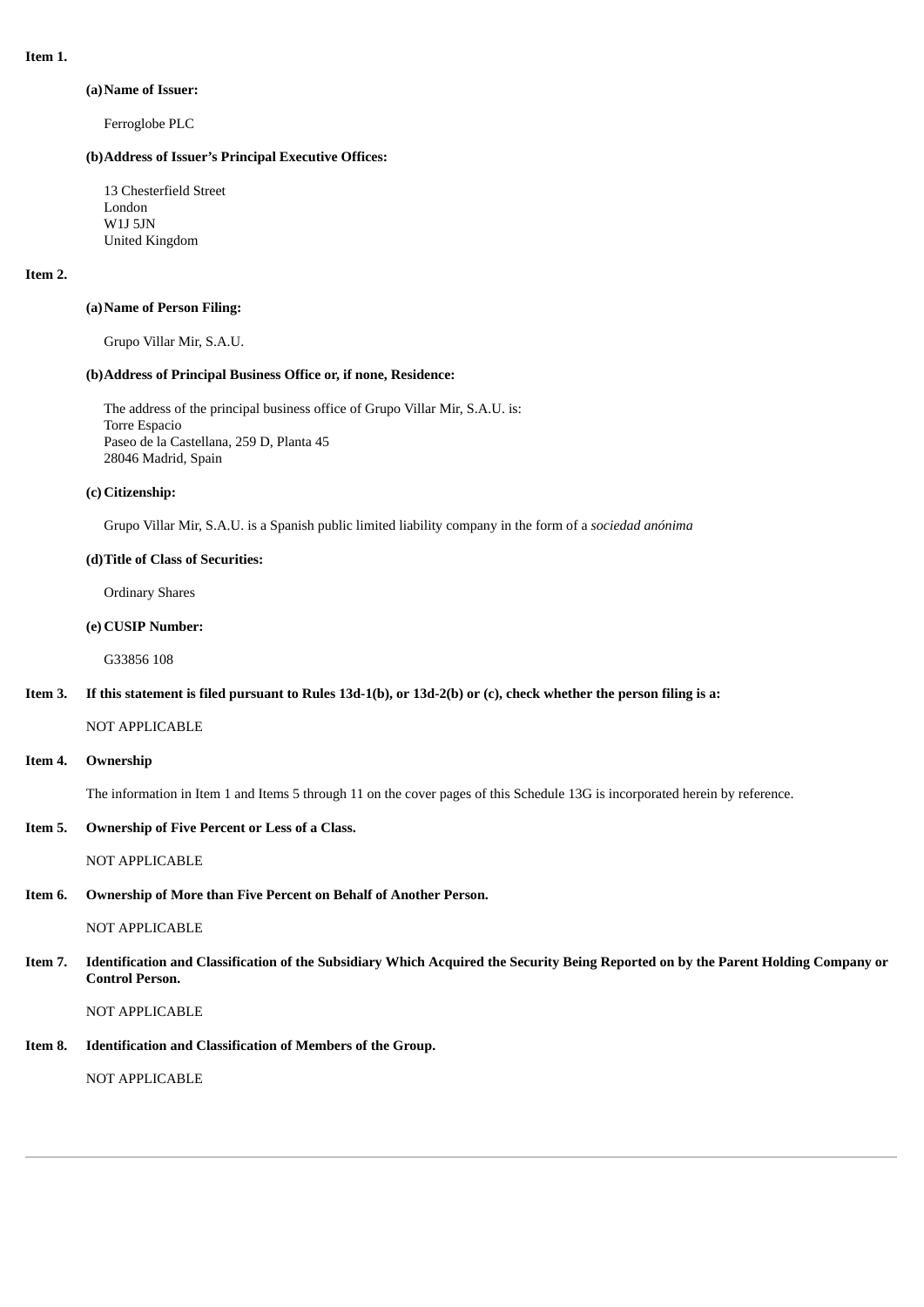## **Item 9. Notice of Dissolution of Group.**

NOT APPLICABLE

## **Item 10. Certification.**

NOT APPLICABLE